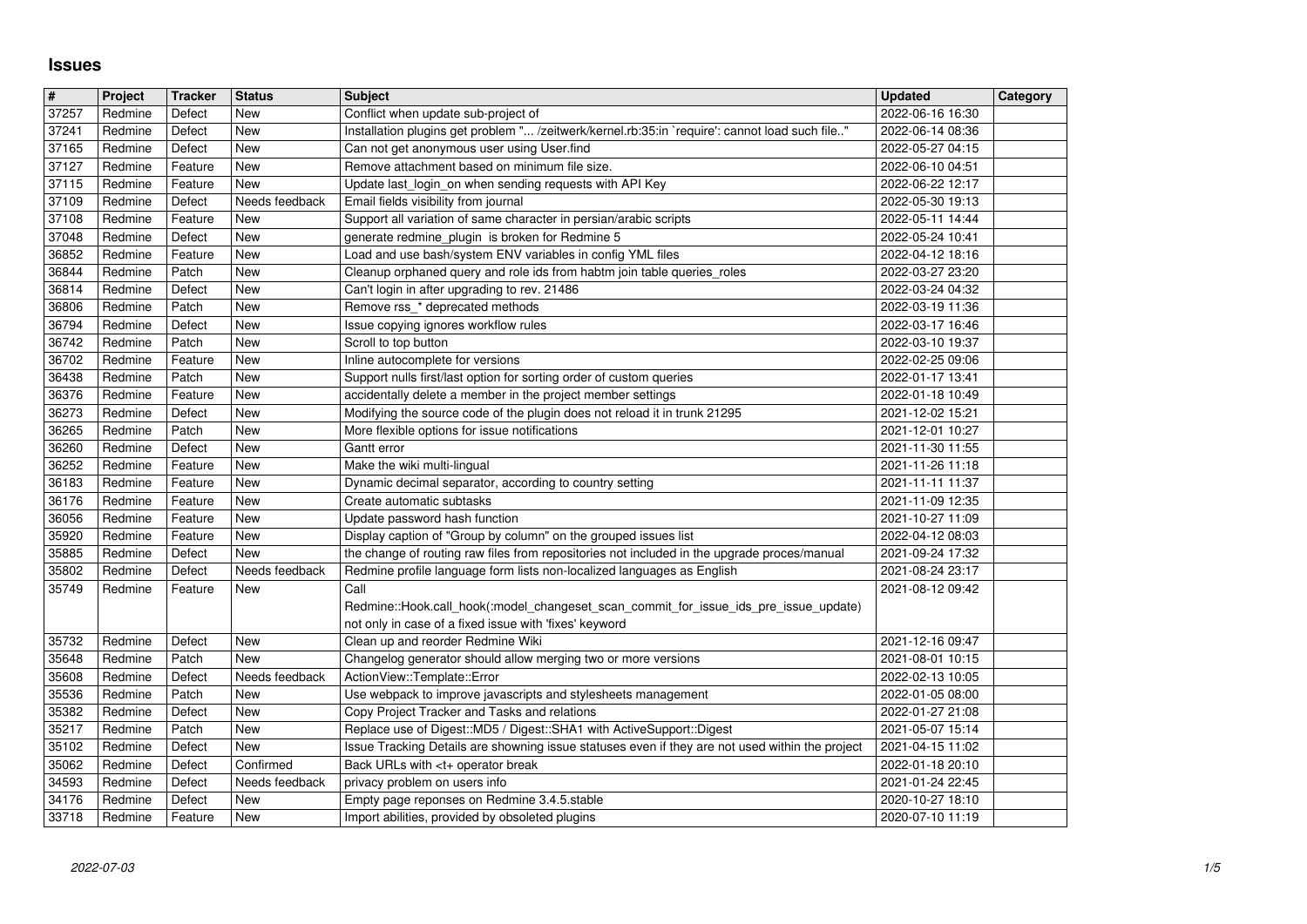| $\overline{\mathbf{H}}$ | Project            | <b>Tracker</b>     | <b>Status</b>         | <b>Subject</b>                                                                                                                                                                          | <b>Updated</b>                       | Category |
|-------------------------|--------------------|--------------------|-----------------------|-----------------------------------------------------------------------------------------------------------------------------------------------------------------------------------------|--------------------------------------|----------|
| 33674<br>33486          | Redmine<br>Redmine | Feature<br>Feature | New<br>New            | Cannot remove user from project when user is assigned to a group<br>When copying the task, I want to reflect the version change of the main task in the version of the 2020-06-02 15:09 | 2020-06-26 19:13                     |          |
|                         |                    |                    |                       | subtask<br>Issue File Column Attachment Link Error                                                                                                                                      |                                      |          |
| 33287<br>33286          | Redmine<br>Redmine | Defect<br>Feature  | Needs feedback<br>New | Multiple issue ids in "Subject" filter                                                                                                                                                  | 2020-08-16 22:41<br>2020-04-10 09:56 |          |
| 33211                   | Redmine            | Patch              | New                   | Include block columns (ex: Description, Last notes) in CSV export when option "All columns" is<br>selected                                                                              | 2021-03-28 19:53                     |          |
| 32852                   | Redmine            | Defect             | Needs feedback        | Upgrading from Redmine v4.0.5 to v4.1.0 gives 2 errors                                                                                                                                  | 2020-02-05 06:39                     |          |
| 32844                   | Redmine            | Feature            | New                   | The ability to change the 404 not found screen on each site<br>Unicode character fails edit Issue                                                                                       | 2020-01-20 12:29                     |          |
| 32762<br>32612          | Redmine<br>Redmine | Defect<br>Defect   | New<br>New            | Distinct can be removed due to unique constraint in database                                                                                                                            | 2022-02-14 20:51<br>2019-12-11 18:31 |          |
| 32610                   | Redmine            | Defect             | New                   | A inner join can be removed<br>Distinct can be removed                                                                                                                                  | 2019-12-11 18:24                     |          |
| 32558<br>32484          | Redmine<br>Redmine | Defect<br>Feature  | New<br>New            | When a group is selected in the user custom field field, Enable the same handling as the user on                                                                                        | 2019-12-06 04:07<br>2019-11-18 18:35 |          |
| 32442                   | Redmine            | Defect             | New                   | the issue list screen.<br>Upgrade vom 2.x to 4.0.5 fails when invoking "rake db:migrate RAILS_ENV=production"                                                                           | 2019-11-10 16:12                     |          |
| 32420                   | Redmine            | Defect             | Needs feedback        | Issue redirect after login not working                                                                                                                                                  | 2020-10-27 16:12                     |          |
| 32312<br>31908          | Redmine<br>Redmine | Feature<br>Feature | New<br>New            | Disable auto selecting in top right Project filter<br>Do not load all projects in project jump box                                                                                      | 2019-10-21 09:53<br>2019-08-15 22:07 |          |
| 31886                   | Redmine            | Defect             | New                   | There is no limitation for the content of news                                                                                                                                          | 2019-08-13 07:41                     |          |
| 31831<br>31755          | Redmine<br>Redmine | Defect<br>Defect   | New<br>New            | Back url parse in validation<br>Couldn't download Redmine by curl in Debian buster                                                                                                      | 2019-08-01 10:49<br>2019-07-22 09:40 |          |
| 31725                   | Redmine            | Feature            | New                   | Start Redmine version numbering in reverse order (newer towards older) when submitting bugs                                                                                             | 2019-07-15 09:40                     |          |
| 31710                   | Redmine            | Defect             | New                   | on this instance<br>Assigned on search issues not ordered by name                                                                                                                       | 2019-07-11 20:43                     |          |
| 31449                   | Redmine            | Feature            | <b>New</b>            | Generate issue graphics                                                                                                                                                                 | 2019-05-31 00:11                     |          |
| 31381<br>31341          | Redmine<br>Redmine | Feature<br>Defect  | New<br>New            | Find change status of issues at custom query<br>install redmine on windows                                                                                                              | 2019-05-19 16:53<br>2019-05-10 13:17 |          |
| 31291                   | Redmine            | Feature            | New                   | how i can calcute custom field under subproject                                                                                                                                         | 2019-05-03 02:19                     |          |
| 31111<br>31006          | Redmine<br>Redmine | Defect<br>Feature  | New<br>New            | About custom fields in List format or Key/value list format<br>Add feature Webhook                                                                                                      | 2019-03-28 21:22<br>2020-09-18 12:00 |          |
| 30981                   | Redmine            | Feature            | New                   | Allow "New Member" modal to keep track of selected users between searches                                                                                                               | 2019-03-06 11:03                     |          |
| 30069                   | Redmine            | Feature            | <b>New</b>            | Integrate Redmine with GitLab (or other free CI system for open source) to run tests                                                                                                    | 2020-04-18 13:22                     |          |
| 30055<br>29758          | Redmine<br>Redmine | Defect<br>Feature  | New<br><b>New</b>     | Keep it from one job to the next<br>Introduce optional pay per feature model of Redmine development                                                                                     | 2018-12-05 08:45<br>2018-10-13 01:54 |          |
| 29750                   | Redmine            | Feature            | New                   | Per project intergated IDE module with live collaboration support<br>Webhook triggers in Redmine                                                                                        | 2018-10-09 17:59                     |          |
| 29664<br>29588          | Redmine<br>Redmine | Feature<br>Feature | New<br><b>New</b>     | There should be a way to avoid adding paragraph to a Textile block                                                                                                                      | 2022-04-08 10:31<br>2018-09-11 23:59 |          |
| 29512                   | Redmine            | Defect             | Confirmed             | Test failures with redmine-3.4.6.zip in development mode                                                                                                                                | 2022-01-20 02:16                     |          |
| 29511<br>28871          | Redmine<br>Redmine | Defect<br>Defect   | New<br>New            | cpu 100%<br>Adding the window AD activity directory to verify redmine permissions is failed                                                                                             | 2018-09-06 09:47<br>2018-05-27 04:18 |          |
| 28807<br>28539          | Redmine<br>Redmine | Defect<br>Feature  | New<br>New            | Cannot search in a case-insensitive manner<br>journal query                                                                                                                             | 2018-05-28 04:39<br>2018-04-12 11:43 |          |
|                         |                    |                    |                       |                                                                                                                                                                                         |                                      |          |
|                         |                    |                    |                       |                                                                                                                                                                                         |                                      |          |
|                         |                    |                    |                       |                                                                                                                                                                                         |                                      |          |
|                         |                    |                    |                       |                                                                                                                                                                                         |                                      |          |
|                         |                    |                    |                       |                                                                                                                                                                                         |                                      |          |
|                         |                    |                    |                       |                                                                                                                                                                                         |                                      |          |
|                         |                    |                    |                       |                                                                                                                                                                                         |                                      |          |
|                         |                    |                    |                       |                                                                                                                                                                                         |                                      |          |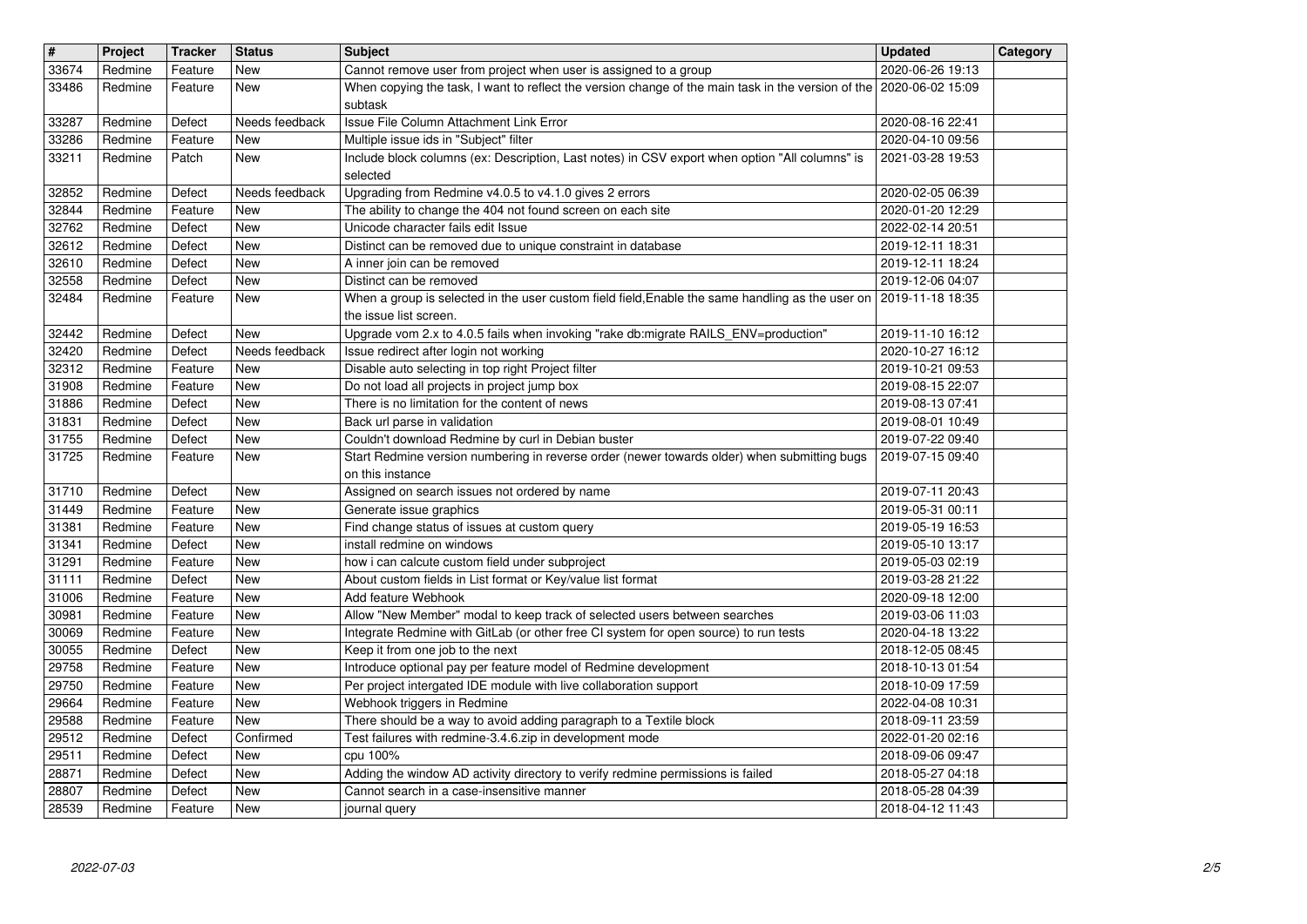| 28243<br>28127<br>28111<br>28105 |                    | <b>Tracker</b>     | <b>Status</b>            | <b>Subject</b>                                                                                                                                  | <b>Updated</b>                       | Category |
|----------------------------------|--------------------|--------------------|--------------------------|-------------------------------------------------------------------------------------------------------------------------------------------------|--------------------------------------|----------|
|                                  | Redmine            | Patch              | New                      | Consistent interface for Principal.member_of and not_member_of                                                                                  | 2018-02-25 20:46                     |          |
|                                  | Redmine            | Defect             | <b>New</b>               | It is impossible to filter the trackers by project in the XML/REST-API                                                                          | 2019-03-27 00:28                     |          |
|                                  | Redmine<br>Redmine | Defect<br>Feature  | <b>New</b><br><b>New</b> | Redmine Permissions - option to combine "Non member" role with others<br>Portfolio managment                                                    | 2018-01-31 11:58<br>2018-02-27 13:01 |          |
| 28078                            | Redmine            | Defect             | New                      | Workflows inconsistencies when removing "add/edit issue" permission to a role which already                                                     | 2018-01-25 18:14                     |          |
|                                  |                    |                    |                          | has a workflow defined                                                                                                                          |                                      |          |
| 28069<br>28008                   | Redmine<br>Redmine | Defect<br>Feature  | <b>New</b><br><b>New</b> | Queries 403 error if query author is not in the roles list<br>Easier way to put a hyperlink to a network folder in the comments                 | 2018-01-25 10:44<br>2018-01-17 21:01 |          |
| 27990                            | Redmine            | Defect             | New                      | Roadmap Issues null on selection of version custom field                                                                                        | 2018-02-04 15:40                     |          |
| 27902                            | Redmine            | Defect             | <b>New</b>               | Overview page is very slow for private projects with large number of members                                                                    | 2020-08-21 09:50                     |          |
| 27693                            | Redmine            | Defect             | <b>New</b>               | In queries, operator "Any" should be "Not empty"                                                                                                | 2017-12-27 17:07                     |          |
| 27381<br>27199                   | Redmine<br>Redmine | Feature<br>Feature | <b>New</b><br>New        | % Complete respond to status change in UI<br>add log date to issue list filter                                                                  | 2017-11-05 09:22<br>2017-10-16 09:23 |          |
| 27126                            | Redmine            | Defect             | Needs feedback           | Breadcrumbs and Drop-down List corrupted                                                                                                        | 2017-12-01 13:30                     |          |
| 27067                            | Redmine            | Defect             | Needs feedback           | Missed task for redmine:plugins:test                                                                                                            | 2017-09-25 05:44                     |          |
| 26847<br>26685                   | Redmine<br>Redmine | Feature<br>Patch   | New<br>New               | implement an upgrade script<br>Check of child classes of all levels is added for Redmine::SubclassFactory::ClassMethods                         | 2017-09-06 22:32<br>2017-08-14 17:01 |          |
| 26521                            | Redmine            | Feature            | Needs feedback           | Identify over-allocated resource                                                                                                                | 2019-09-03 09:02                     |          |
| 26508                            | Redmine            | Defect             | Needs feedback           | excel have wrong column name at custom field                                                                                                    | 2017-08-23 09:43                     |          |
| 26105                            | Redmine            | Feature            | New                      | Update Redmine Brand                                                                                                                            | 2017-06-06 18:29                     |          |
| 25747<br>25647                   | Redmine<br>Redmine | Feature<br>Feature | New<br>New               | Spent time - CUSTOM fields - edit permission - WEB UI vs. API access<br>Max Character Length of Fields e.g. Roles, etc.                         | 2019-05-14 22:05<br>2017-04-20 11:42 |          |
| 25561                            | Redmine            | Feature            | Reopened                 | Issues are not tasks: please split them                                                                                                         | 2017-04-10 13:16                     |          |
| 25383                            | Redmine            | Feature            | New                      | A feature to add (signature / date)                                                                                                             | 2017-04-19 17:22                     |          |
| 25342                            | Redmine            | Defect             | Needs feedback           | ActionView::Template::Error (undefined method `accessor' for<br># <activerecord::type::value:0xa91ee78>):</activerecord::type::value:0xa91ee78> | 2018-09-07 22:10                     |          |
| 25222                            | Redmine            | Defect             | Needs feedback           | 404 error when visiting project's repository tab without a main repository                                                                      | 2017-02-28 21:09                     |          |
| 25141                            | Redmine            | Defect             | New                      | Changing the scope and resetting the position of an acts_as_positioned object inserts it at the                                                 | 2017-02-21 16:46                     |          |
|                                  |                    |                    |                          | one-before-last position                                                                                                                        |                                      |          |
| 25082<br>25010                   | Redmine<br>Redmine | Feature<br>Feature | <b>New</b><br><b>New</b> | Make issue totals checkbox visible per custom field<br>Assign ticket to role instead of group                                                   | 2017-02-15 16:11<br>2017-02-06 10:58 |          |
| 24477                            | Redmine            | Feature            | New                      | CSV export feature for thousand of issues                                                                                                       | 2016-11-28 19:50                     |          |
| 24426                            | Redmine            | Defect             | <b>New</b>               | sqlserver2014:chang issues parentld success but view is wrong                                                                                   | 2016-11-24 07:47                     |          |
| 24152<br>23889                   | Redmine<br>Redmine | Feature<br>Feature | <b>New</b><br><b>New</b> | Locale independent number settings<br>Assign ticket (SCRUM bug, issue etc.) to multiple projects                                                | 2017-03-02 18:51<br>2016-09-22 09:00 |          |
| 23595                            | Redmine            | Feature            | New                      | Check for Redmine new version                                                                                                                   | 2016-08-16 16:08                     |          |
| 23581                            | Redmine            | Feature            | New                      | Query class inheritance                                                                                                                         | 2016-08-12 17:21                     |          |
| 23131                            | Redmine            | Feature            | Reopened                 | Plugin load order defined by inter-plugin dependencies                                                                                          | 2016-10-20 10:26                     |          |
| 22173<br>21958                   | Redmine<br>Redmine | Feature<br>Feature | New<br>New               | xls export with issue URL<br>Automatical reverse links to wiki/forums from issues                                                               | 2016-03-15 03:47<br>2016-02-05 08:06 |          |
| $\sqrt{21783}$                   | Redmine            | Feature            | New                      | Custom reports from SQL query                                                                                                                   | 2016-01-22 07:01                     |          |
| 21770<br>21550                   | Redmine<br>Redmine | Defect<br>Patch    | New<br>Needs feedback    | Preview does not work on non-ascii data input<br>New option in html redmine link parsing - attachments                                          | 2016-01-21 09:49<br>2016-01-15 07:58 |          |
|                                  |                    |                    |                          |                                                                                                                                                 |                                      |          |
|                                  |                    |                    |                          |                                                                                                                                                 |                                      |          |
|                                  |                    |                    |                          |                                                                                                                                                 |                                      |          |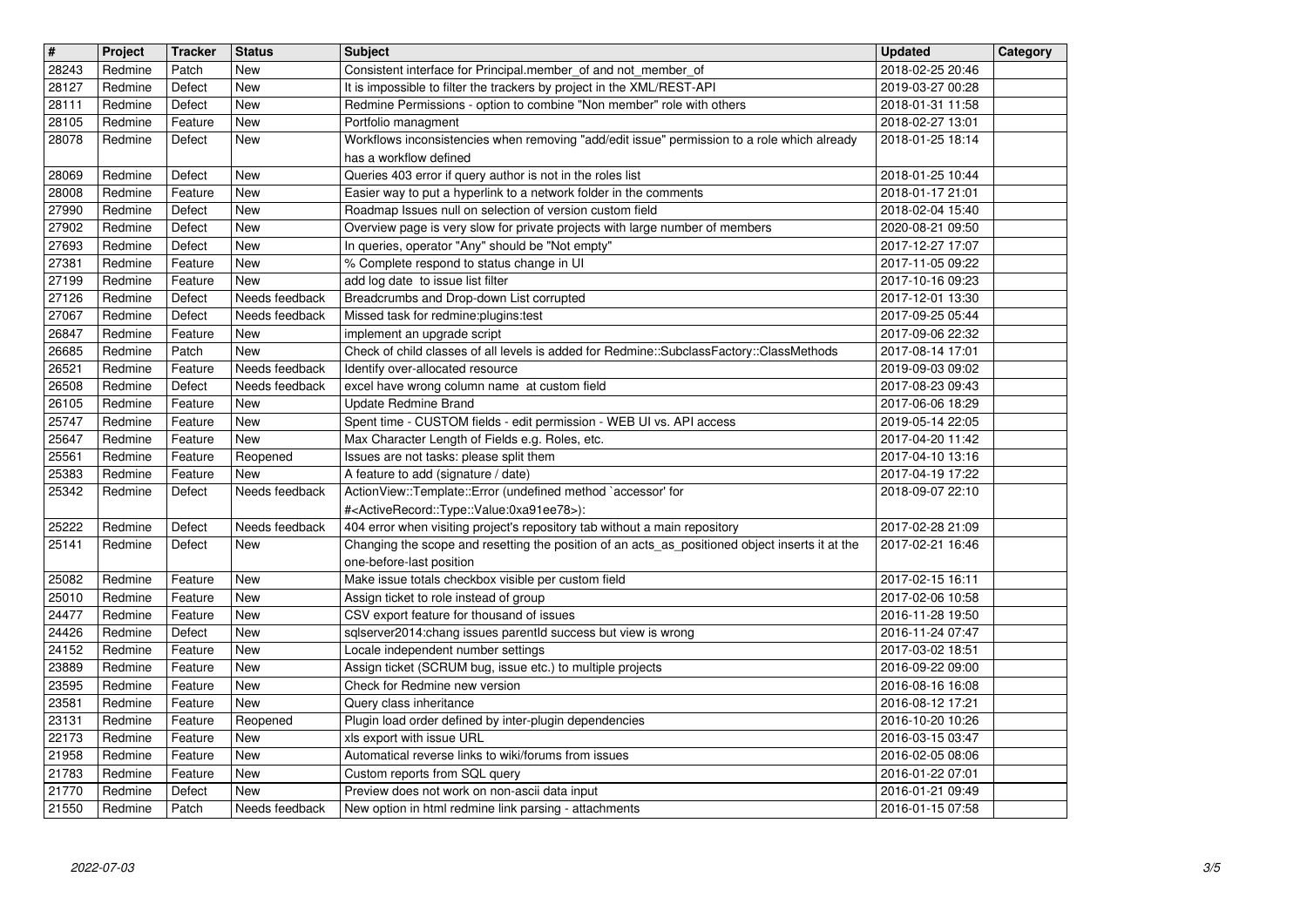| $\overline{\mathbf{H}}$<br>20547 | Project<br>Redmine | <b>Tracker</b><br>Defect | <b>Status</b><br>New  | <b>Subject</b><br>Exporting CSV with multiple tabs open can export wrong view                                                   | <b>Updated</b><br>2015-08-17 15:47   | Category |
|----------------------------------|--------------------|--------------------------|-----------------------|---------------------------------------------------------------------------------------------------------------------------------|--------------------------------------|----------|
| 20482                            | Redmine            | Feature                  | Needs feedback        | Super admin with more than one admin                                                                                            | 2015-09-04 04:00                     |          |
| 20153<br>20124                   | Redmine<br>Redmine | Defect<br>Patch          | Needs feedback<br>New | Ajax indicator ajaxComplete/ajaxStop do not fire at (document).ready<br>Query option, The sql for field to allow groups option. | 2015-07-22 01:59<br>2016-02-18 15:17 |          |
| 20042                            | Redmine            | Defect                   | Needs feedback        | A test fail when running it with PostgreSQL                                                                                     | 2021-01-18 09:00                     |          |
| 19850<br>19629                   | Redmine<br>Redmine | Feature<br>Feature       | New<br>New            | Quote multiple comments<br>Flags in Issue list                                                                                  | 2015-05-15 10:18<br>2015-04-15 12:25 |          |
| 19174                            | Redmine            | Defect                   | Needs feedback        | db migrate error from old version to 2.6                                                                                        | 2015-03-26 11:41                     |          |
| 18914<br>18677                   | Redmine<br>Redmine | Defect<br>Feature        | New<br>New            | Slow rendering pages with many small macros<br>Planning module                                                                  | 2015-01-23 00:37<br>2014-12-18 09:40 |          |
| 18618                            | Redmine            | Feature                  | New                   | watch users by managers                                                                                                         | 2015-04-14 19:24                     |          |
| 18342<br>18325                   | Redmine<br>Redmine | Feature<br>Feature       | New<br>New            | Enhanced issue filter<br>Request approval                                                                                       | 2015-04-10 20:21<br>2018-03-15 00:43 |          |
| 18220                            | Redmine            | Feature                  | New                   | Allow Redmine to run as a Rails Engine                                                                                          | 2014-12-09 15:17                     |          |
| 18201<br>17844                   | Redmine<br>Redmine | Defect<br>Feature        | New<br>New            | Internal server error (500): invalid byte sequence in UTF-8<br>A help intercept or better options                               | 2014-11-05 10:10<br>2014-09-12 08:01 |          |
| 17770                            | Redmine            | Defect                   | New                   | very simple fix: that causes many sites to break, and much confusion - incorrect use of .js<br>suffix                           | 2017-12-03 19:24                     |          |
| 17743<br>17689                   | Redmine<br>Redmine | Feature<br>Feature       | New<br>New            | Export a project as static HTML<br>De-List or cleraly mark commercial plugins                                                   | 2022-01-27 11:47<br>2014-08-28 11:06 |          |
| 17520                            | Redmine            | Defect                   | New                   | When I edit a saved Query I lose my project focus                                                                               | 2014-08-19 05:55                     |          |
| 16314<br>16299                   | Redmine<br>Redmine | Patch<br>Defect          | New<br>Needs feedback | Redirect back is overheated<br>Custom Issue field is not saved while issue is created                                           | 2014-04-04 10:05<br>2015-07-01 19:55 |          |
| 16101                            | Redmine            | Feature                  | New                   | Sticky filters for all queries in project                                                                                       | 2014-02-14 16:28                     |          |
| 15544<br>15390                   | Redmine<br>Redmine | Feature<br>Patch         | New<br>New            | Queries: Issues with "RegEx"<br>Simple Redmine Sub-directory Support                                                            | 2013-11-26 12:48<br>2013-11-19 05:27 |          |
| 15019                            | Redmine            | Feature                  | New                   | Reusable custom queries                                                                                                         | 2013-10-01 14:00                     |          |
| 14936<br>14860                   | Redmine            | Feature<br>Feature       | New<br>New            | Use a stable and modifiable data structure for jsToolbar elements<br>Automatic local export .csv file                           | 2013-10-27 14:38                     |          |
| 14706                            | Redmine<br>Redmine | Defect                   | New                   | Sometimes pages are slow                                                                                                        | 2013-09-21 15:14<br>2013-08-20 11:23 |          |
| 14392                            | Redmine            | Feature                  | New                   | html5 desktop notification for (watched) events if logged in                                                                    | 2013-07-09 04:16                     |          |
| 14322<br>14259                   | Redmine<br>Redmine | Feature<br>Defect        | New<br>New            | Excel Export as XML (instead of csv) to support export of fields containing NewLines<br>sub project show position problem       | 2013-06-29 08:44<br>2013-06-15 18:15 |          |
| 14203                            | Redmine            | Defect                   | New                   | Add support for the 'notes://' protocol handler                                                                                 | 2013-10-14 11:54                     |          |
| 13834<br>13824                   | Redmine<br>Redmine | Feature<br>Feature       | <b>New</b><br>New     | Can we change the jquery file with other versions<br>Project identifier for greek + cyrillic glyphs                             | 2013-04-30 07:18<br>2013-04-22 18:20 |          |
| 13635                            | Redmine            | Feature                  | New                   | Filtering issues by comparing two custom fields against each other                                                              | 2013-04-01 09:57                     |          |
| 13533<br>13524                   | Redmine<br>Redmine | Feature<br>Feature       | <b>New</b><br>New     | Concept for controlling visibility of users<br>Graphic selection for main header through settings page                          | 2015-02-26 12:46<br>2013-03-20 18:42 |          |
| 13484                            | Redmine            | Defect                   | New                   | restricted access folder in a redmine project                                                                                   | 2013-03-15 13:49                     |          |
| 13334<br>13290                   | Redmine<br>Redmine | Feature<br>Defect        | New<br><b>New</b>     | Custom Fields mod. before commit to db<br>Internal Error instead login screen when anonymous user is redirected to wiki page    | 2013-03-01 19:16<br>2013-02-26 10:26 |          |
| 13189                            | Redmine            | Defect                   | New                   | Redmine version in trunk should be based on next major release                                                                  | 2013-03-11 20:26                     |          |
|                                  |                    |                          |                       |                                                                                                                                 |                                      |          |
|                                  |                    |                          |                       |                                                                                                                                 |                                      |          |
|                                  |                    |                          |                       |                                                                                                                                 |                                      |          |
|                                  |                    |                          |                       |                                                                                                                                 |                                      |          |
|                                  |                    |                          |                       |                                                                                                                                 |                                      |          |
|                                  |                    |                          |                       |                                                                                                                                 |                                      |          |
|                                  |                    |                          |                       |                                                                                                                                 |                                      |          |
|                                  |                    |                          |                       |                                                                                                                                 |                                      |          |
|                                  |                    |                          |                       |                                                                                                                                 |                                      |          |
|                                  |                    |                          |                       |                                                                                                                                 |                                      |          |
|                                  |                    |                          |                       |                                                                                                                                 |                                      |          |
|                                  |                    |                          |                       |                                                                                                                                 |                                      |          |